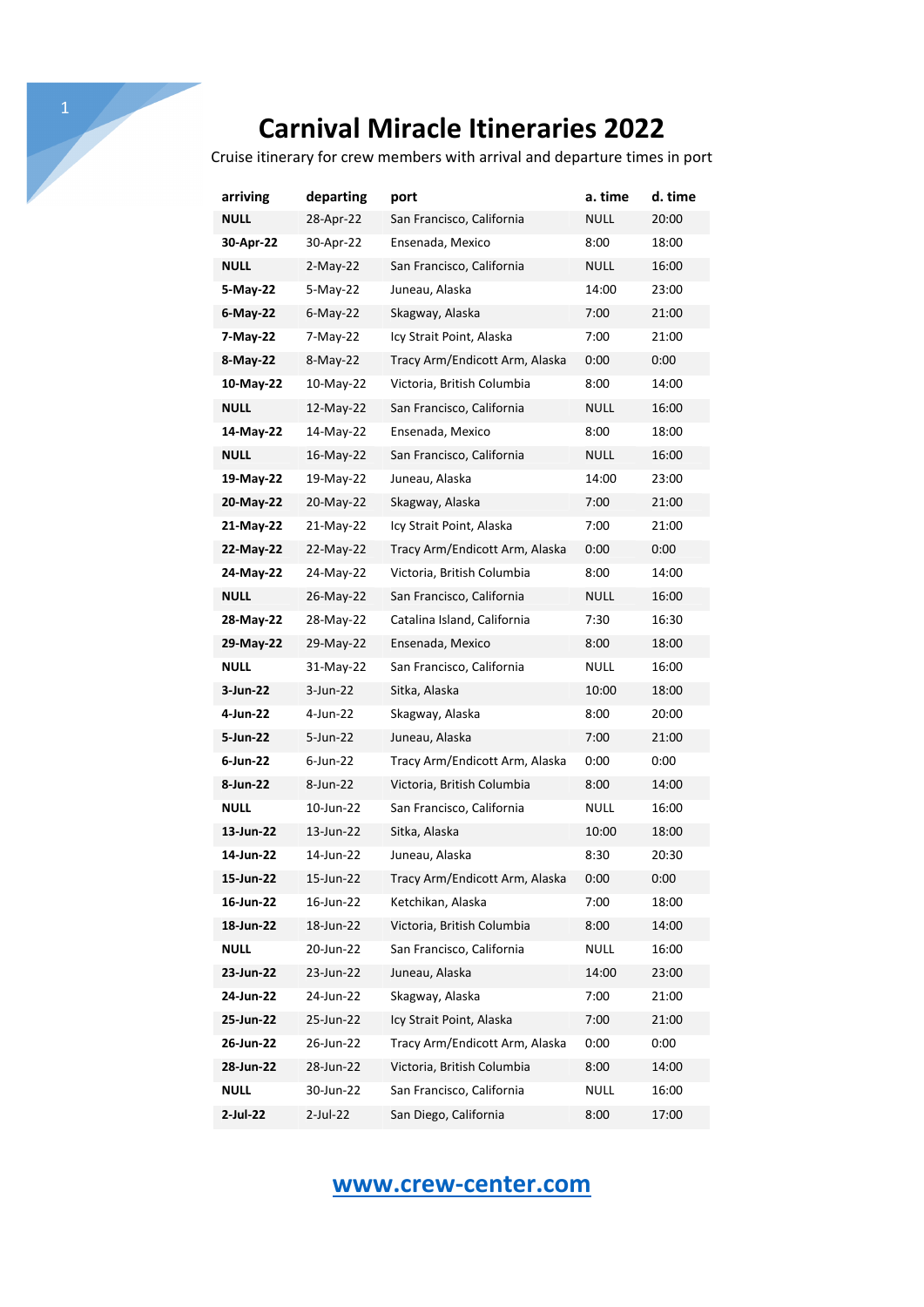Cruise itinerary for crew members with arrival and departure times in port

| 3-Jul-22    | 3-Jul-22    | Ensenada, Mexico               | 8:00        | 18:00 |
|-------------|-------------|--------------------------------|-------------|-------|
| <b>NULL</b> | 5-Jul-22    | San Francisco, California      | NULL        | 16:00 |
| 8-Jul-22    | 8-Jul-22    | Juneau, Alaska                 | 14:00       | 23:00 |
| 9-Jul-22    | $9$ -Jul-22 | Skagway, Alaska                | 7:00        | 20:30 |
| 10-Jul-22   | 10-Jul-22   | Icy Strait Point, Alaska       | 7:00        | 21:00 |
| 11-Jul-22   | 11-Jul-22   | Tracy Arm/Endicott Arm, Alaska | 0:00        | 0:00  |
| 13-Jul-22   | 13-Jul-22   | Victoria, British Columbia     | 8:00        | 14:00 |
| <b>NULL</b> | 15-Jul-22   | San Francisco, California      | NULL        | 16:00 |
| 18-Jul-22   | 18-Jul-22   | Icy Strait Point, Alaska       | 14:00       | 22:00 |
| 19-Jul-22   | 19-Jul-22   | Juneau, Alaska                 | 7:30        | 20:30 |
| 20-Jul-22   | 20-Jul-22   | Tracy Arm/Endicott Arm, Alaska | 0:00        | 0:00  |
| 21-Jul-22   | 21-Jul-22   | Ketchikan, Alaska              | 7:00        | 18:00 |
| 23-Jul-22   | 23-Jul-22   | Victoria, British Columbia     | 8:00        | 14:00 |
| <b>NULL</b> | 25-Jul-22   | San Francisco, California      | NULL        | 16:00 |
| 28-Jul-22   | 28-Jul-22   | Juneau, Alaska                 | 14:00       | 23:00 |
| 29-Jul-22   | 29-Jul-22   | Skagway, Alaska                | 7:00        | 21:00 |
| 30-Jul-22   | 30-Jul-22   | Icy Strait Point, Alaska       | 7:00        | 21:00 |
| 31-Jul-22   | 31-Jul-22   | Tracy Arm/Endicott Arm, Alaska | 0:00        | 0:00  |
| 2-Aug-22    | 2-Aug-22    | Victoria, British Columbia     | 8:00        | 14:00 |
| <b>NULL</b> | 4-Aug-22    | San Francisco, California      | NULL        | 16:00 |
| 6-Aug-22    | 6-Aug-22    | Ensenada, Mexico               | 8:00        | 18:00 |
| <b>NULL</b> | 8-Aug-22    | San Francisco, California      | NULL        | 16:00 |
| 11-Aug-22   | 11-Aug-22   | Juneau, Alaska                 | 14:00       | 23:00 |
| 12-Aug-22   | 12-Aug-22   | Skagway, Alaska                | 7:00        | 21:00 |
| 13-Aug-22   | 13-Aug-22   | Icy Strait Point, Alaska       | 7:00        | 21:00 |
| 14-Aug-22   | 14-Aug-22   | Tracy Arm/Endicott Arm, Alaska | 0:00        | 0:00  |
| 16-Aug-22   | 16-Aug-22   | Victoria, British Columbia     | 8:00        | 14:00 |
| <b>NULL</b> | 18-Aug-22   | San Francisco, California      | NULL        | 16:00 |
| 20-Aug-22   | 20-Aug-22   | Ensenada, Mexico               | 8:00        | 18:00 |
| NULL        | 22-Aug-22   | San Francisco, California      | <b>NULL</b> | 16:00 |
| 25-Aug-22   | 25-Aug-22   | Juneau, Alaska                 | 14:00       | 23:00 |
| 26-Aug-22   | 26-Aug-22   | Skagway, Alaska                | 7:00        | 21:00 |
| 27-Aug-22   | 27-Aug-22   | Icy Strait Point, Alaska       | 7:00        | 21:00 |
| 28-Aug-22   | 28-Aug-22   | Tracy Arm/Endicott Arm, Alaska | 0:00        | 0:00  |
| 30-Aug-22   | 30-Aug-22   | Victoria, British Columbia     | 8:00        | 14:00 |
| <b>NULL</b> | $1-Sep-22$  | San Francisco, California      | NULL        | 16:00 |
| 3-Sep-22    | 3-Sep-22    | Ensenada, Mexico               | 8:00        | 18:00 |
| <b>NULL</b> | $5-Sep-22$  | San Francisco, California      | NULL        | 16:00 |
| 8-Sep-22    | 8-Sep-22    | Juneau, Alaska                 | 14:00       | 23:00 |
| 9-Sep-22    | 9-Sep-22    | Skagway, Alaska                | 7:00        | 21:00 |

## **www.crew-center.com**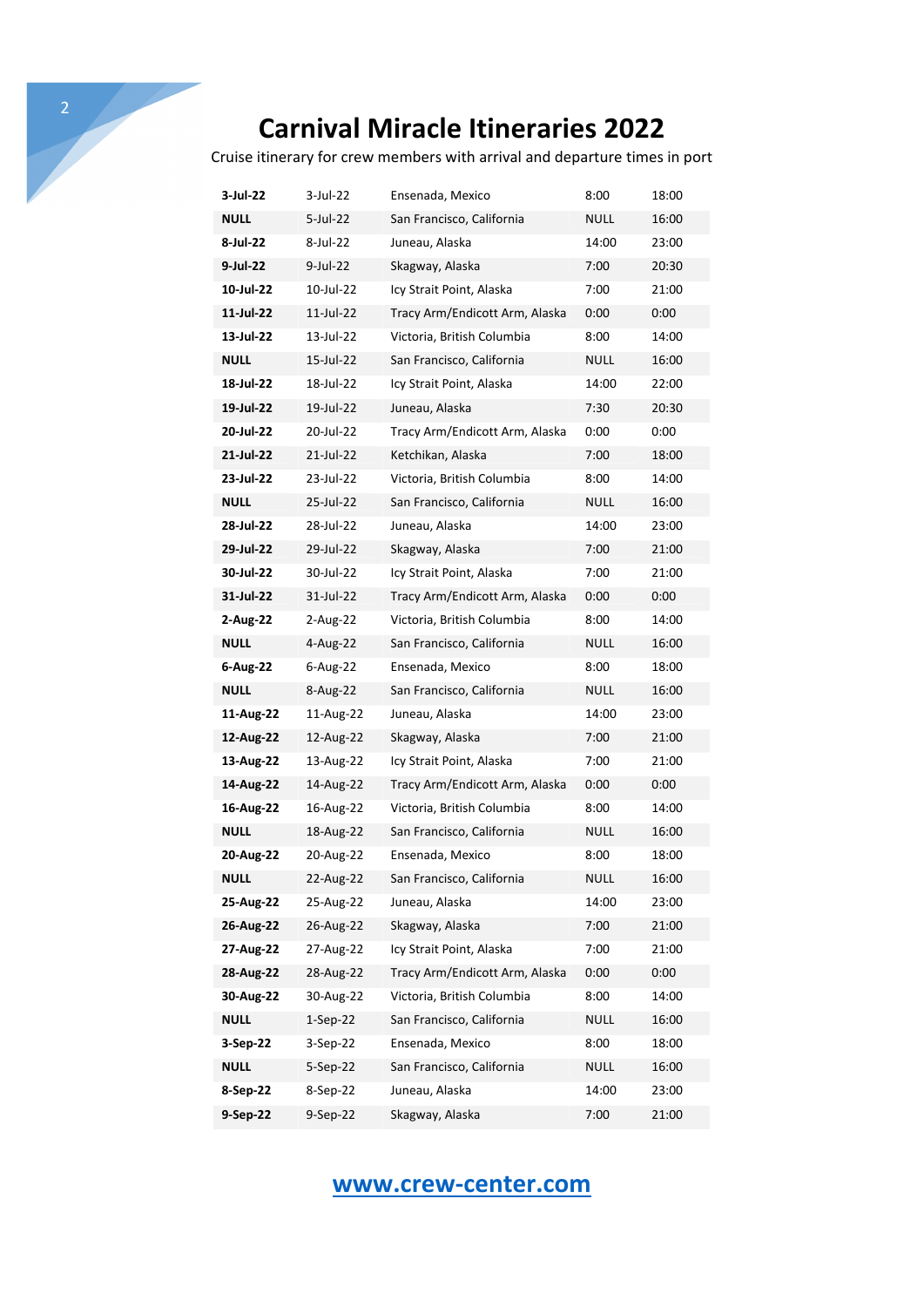Cruise itinerary for crew members with arrival and departure times in port

| 10-Sep-22   | 10-Sep-22 | Icy Strait Point, Alaska       | 7:00        | 21:00 |
|-------------|-----------|--------------------------------|-------------|-------|
| 11-Sep-22   | 11-Sep-22 | Tracy Arm/Endicott Arm, Alaska | 0:00        | 0:00  |
| 13-Sep-22   | 13-Sep-22 | Victoria, British Columbia     | 8:00        | 14:00 |
| <b>NULL</b> | 2-Oct-22  | Los Angeles, California        | NULL        | 16:00 |
| 3-Oct-22    | 3-Oct-22  | Catalina Island, California    | 7:30        | 16:30 |
| 4-Oct-22    | 4-Oct-22  | Ensenada, Mexico               | 8:00        | 18:00 |
| <b>NULL</b> | 6-Oct-22  | Los Angeles, California        | NULL        | 16:00 |
| 8-Oct-22    | 8-Oct-22  | Cabo San Lucas, Mexico         | 10:00       | 19:00 |
| 10-Oct-22   | 10-Oct-22 | Ensenada, Mexico               | 8:00        | 18:00 |
| <b>NULL</b> | 11-Oct-22 | Los Angeles, California        | NULL        | 16:00 |
| 13-Oct-22   | 13-Oct-22 | Cabo San Lucas, Mexico         | 10:00       | 19:00 |
| 15-Oct-22   | 15-Oct-22 | Ensenada, Mexico               | 8:00        | 18:00 |
| <b>NULL</b> | 30-Oct-22 | Los Angeles, California        | NULL        | 16:00 |
| 31-Oct-22   | 31-Oct-22 | Catalina Island, California    | 7:30        | 16:30 |
| 1-Nov-22    | 1-Nov-22  | Ensenada, Mexico               | 8:00        | 18:00 |
| <b>NULL</b> | 3-Nov-22  | Los Angeles, California        | NULL        | 16:00 |
| 5-Nov-22    | 5-Nov-22  | Cabo San Lucas, Mexico         | 10:00       | 19:00 |
| 7-Nov-22    | 7-Nov-22  | Ensenada, Mexico               | 8:00        | 18:00 |
| <b>NULL</b> | 8-Nov-22  | Los Angeles, California        | NULL        | 16:00 |
| 10-Nov-22   | 10-Nov-22 | Cabo San Lucas, Mexico         | 10:00       | 19:00 |
| 12-Nov-22   | 12-Nov-22 | Ensenada, Mexico               | 8:00        | 18:00 |
| NULL        | 13-Nov-22 | Los Angeles, California        | NULL        | 16:00 |
| 14-Nov-22   | 14-Nov-22 | Catalina Island, California    | 7:30        | 16:30 |
| 15-Nov-22   | 15-Nov-22 | Ensenada, Mexico               | 8:00        | 18:00 |
| <b>NULL</b> | 17-Nov-22 | Los Angeles, California        | NULL        | 16:00 |
| 19-Nov-22   | 19-Nov-22 | Cabo San Lucas, Mexico         | 10:00       | 19:00 |
| 21-Nov-22   | 21-Nov-22 | Ensenada, Mexico               | 8:00        | 18:00 |
| <b>NULL</b> | 22-Nov-22 | Los Angeles, California        | <b>NULL</b> | 16:00 |
| 24-Nov-22   | 25-Nov-22 | Cabo San Lucas, Mexico         | 10:00       | 15:00 |
| NULL        | 11-Dec-22 | Los Angeles, California        | NULL        | 16:00 |
| 12-Dec-22   | 12-Dec-22 | Catalina Island, California    | 7:30        | 16:30 |
| 13-Dec-22   | 13-Dec-22 | Ensenada, Mexico               | 8:00        | 18:00 |
| <b>NULL</b> | 15-Dec-22 | Los Angeles, California        | <b>NULL</b> | 16:00 |
| 17-Dec-22   | 17-Dec-22 | Ensenada, Mexico               | 8:00        | 18:00 |
| <b>NULL</b> | 18-Dec-22 | Los Angeles, California        | <b>NULL</b> | 16:00 |
| 20-Dec-22   | 21-Dec-22 | Cabo San Lucas, Mexico         | 10:00       | 15:00 |
| <b>NULL</b> | 23-Dec-22 | Los Angeles, California        | <b>NULL</b> | 16:00 |
| 25-Dec-22   | 26-Dec-22 | Cabo San Lucas, Mexico         | 10:00       | 17:00 |
| 28-Dec-22   | 28-Dec-22 | Ensenada, Mexico               | 8:00        | 18:00 |
| <b>NULL</b> | 29-Dec-22 | Los Angeles, California        | <b>NULL</b> | 16:00 |

#### **www.crew-center.com**